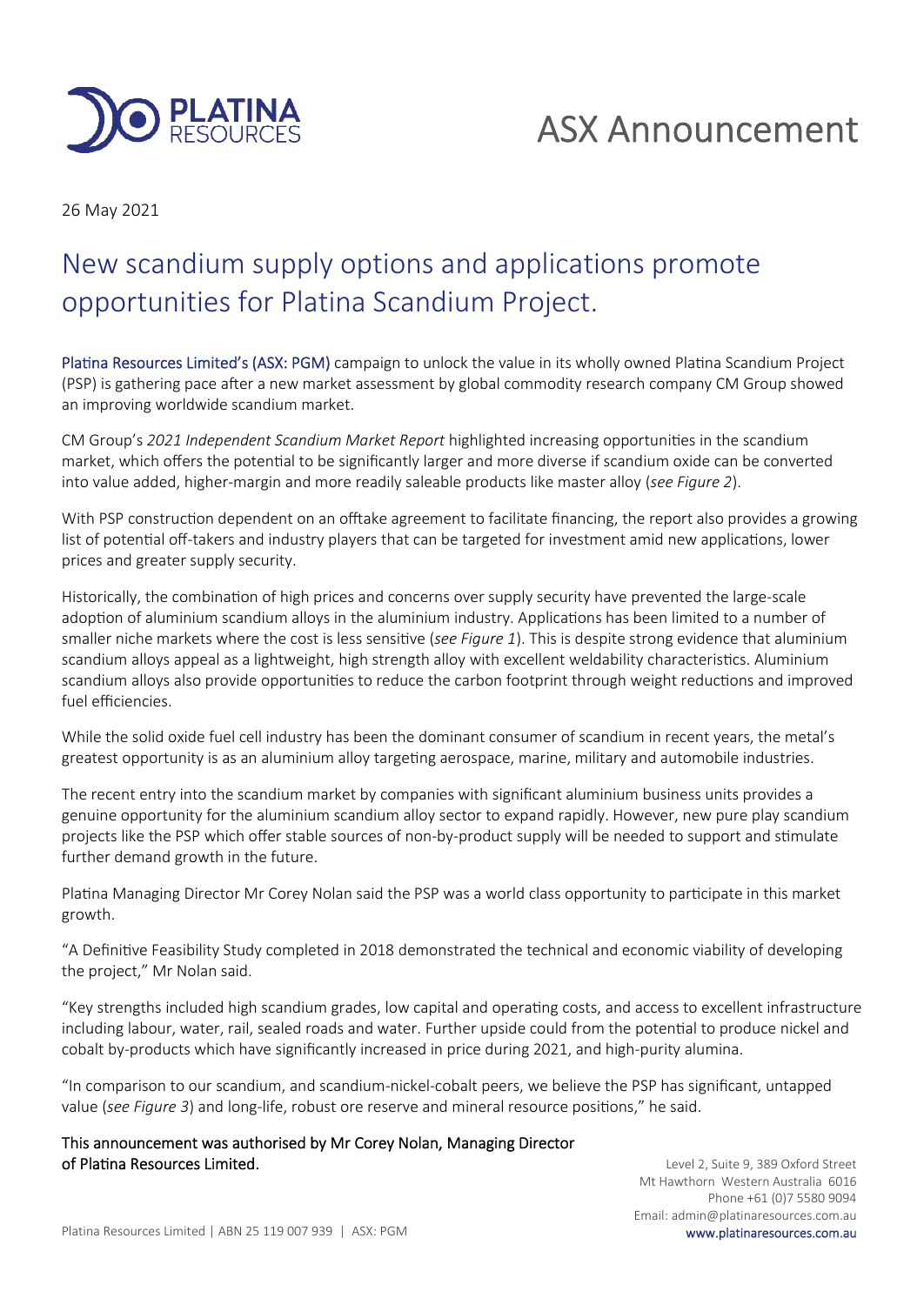

### For more information:

Corey Nolan Gareth Quinn Managing Director **Communists** Corporate Affairs Manager Phone +61 (0)7 5580 9094 Mobile: 0417 711 108 admin@platinaresources.com.au eareth@republicpr.com.au



*Figure 1 shows the estimated trigger prices for a wide variety of potential applications. Source CM Group*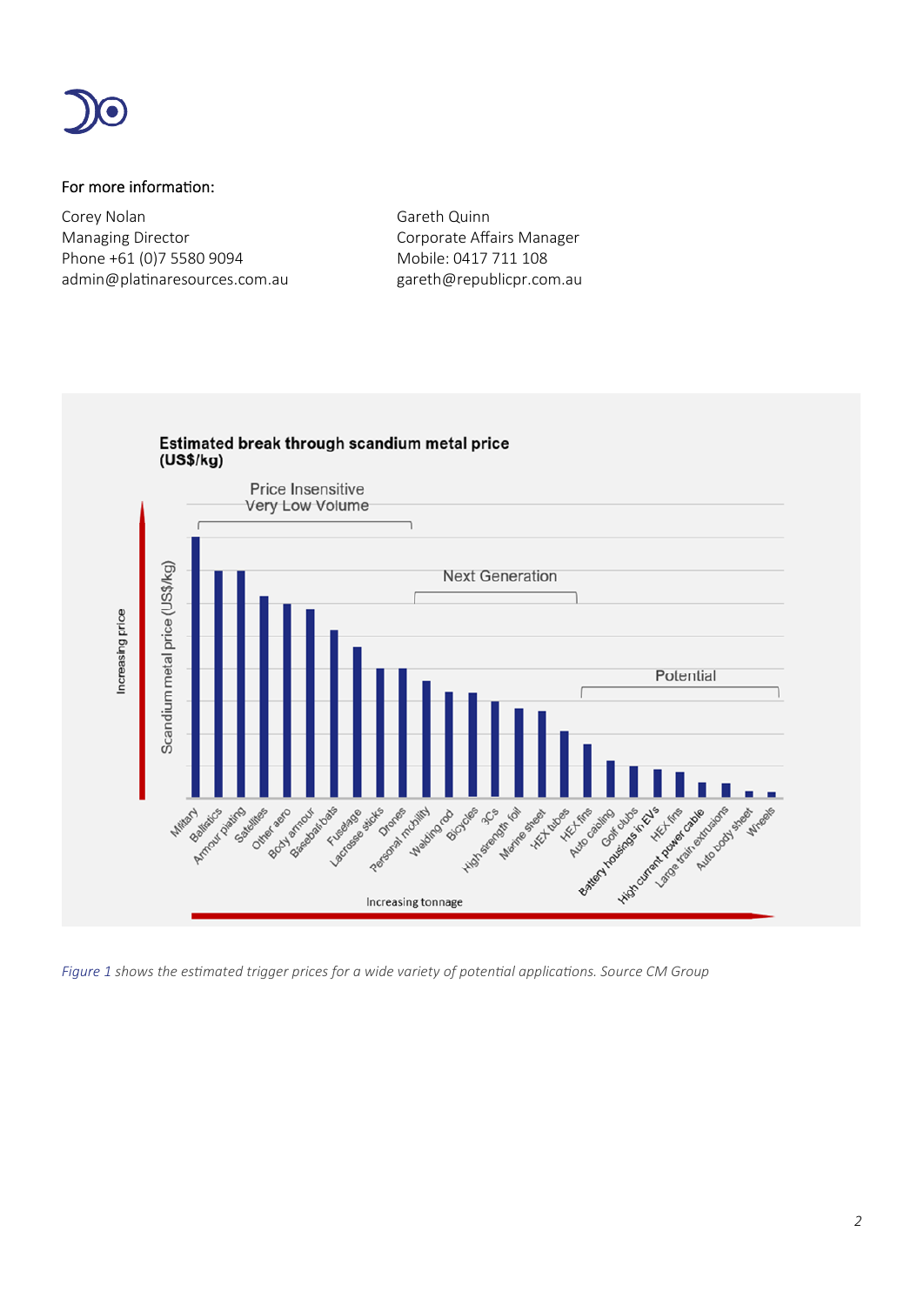



*Figure 2 shows the simplified scandium value chain showing actual and potenal supply routes. Source CM Group*



*Figure 3 shows the market value of global pure play scandium and scandium-other metals companies, demonstrang the PSP's* potential for value growth. There is no guarantee that Platina will achieve any of the valuation increases shown by the peer group companies. A detailed summary of the comparative companies is outlined at the end of this ASX release. Prices *21/05/2021*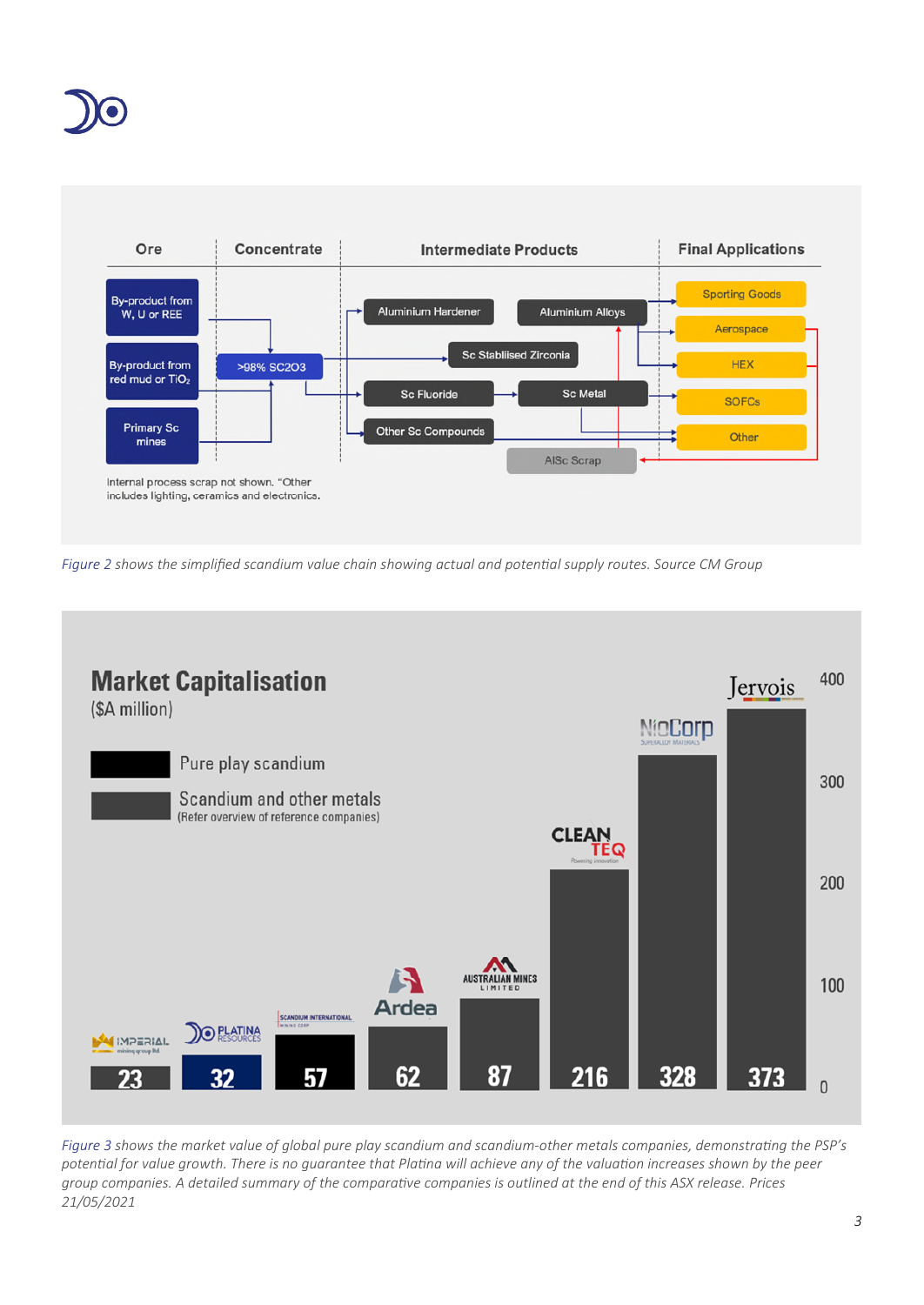

#### Platina Scandium Project Overview

The 100% owned PSP is located in central New South Wales, 350km west of Sydney. PSP is one of the world's highest-grade scandium deposits and has potential to be Australia's first scandium producer with platinum, cobalt and nickel credits. New South Wales is a well-established mining district with a number of world-class mining operations. The PSP has excellent infrastructure including access to labour, water, rail, sealed roads and water.

A DFS completed in December 2018 demonstrates a very robust financial case. Based on a mine life of 30- years, the project generates an after-tax net present value in real terms (8% discount rate) of USD 166 million (AUD 234 million), post-tax IRR of 29% and payback period of 5.3 years at an average scandium oxide price of USD 1550/kg.

The DFS is based on a processing plant designed to initially produce 20 t/y of scandium oxide at a capital cost of USD 48.1 million (AUD 67.8 million), expandable to 40 t/y of scandium oxide for a very low incremental capital cost of USD 11.7 million (AUD 15.6 million), as market demand for lightweight aluminium-scandium grows.

| Stage 1 Annual Production                  |                   | 20 tonnes         |
|--------------------------------------------|-------------------|-------------------|
| Stage 2 Annual Production (from Year 5)    |                   | 40 tonnes         |
| Life-of-mine for financial model           |                   | 30 years          |
| Net Present Value (8%), real, after-tax    | US\$166 million   | AU\$234 million   |
| Internal Rate of Return, post-tax          |                   | 29%               |
| Payback Period (undiscounted)              |                   | 5.3 years         |
| Stage 1 Capital Expenditure                | US\$48.1 million  | AU\$67.8 million  |
| Stage 2 Capital Expenditure                | US\$11.1 million  | AU\$15.6 million  |
| Total Life-of-Project Capital Expenditure* | US\$104.1 million | AU\$146.5 million |
| Life-of-Mine Average Cash Operating Costs# | US\$525/kg        | AU\$739/kg        |
| Life-of-Mine Scandium Oxide Price          | US\$1,550/kg      | AU\$2,183/kg      |
| USD to AUD Exchange Rate                   |                   | 0.71              |

*Table 1: Summary Economics from the 2018 Definive Feasibility Study^* \*Includes sustaining capital costs. #Mining, processing, general and administration costs. Excludes royalties. ^ Value outcomes subject to securing offtake agreements and financing for construction

The Ore Reserves and Mineral Resources are extremely well defined with more than 48,000 metres of drilling. The laterite hosted deposit is amenable to simple, low-cost, open-cut mining techniques at a low waste to ore ratio.

| Classification | Tonnage (Dry<br>Kt) | Scandium<br>ppm | <b>Nickel</b><br>(%) | Cobalt<br>% | Scandia<br>(tonnes)* | Cobalt<br>(tonnes) | <b>Nickel</b><br>(tonnes) |
|----------------|---------------------|-----------------|----------------------|-------------|----------------------|--------------------|---------------------------|
| Proven         | 3,054               | 575             | 0.13                 | 0.10        | 2,696                | 2,945              | 4,054                     |
| Probable       | 972                 | 550             | 0.08                 | 0.07        | 816                  | 654                | 767                       |
| <b>TOTAL</b>   | 4,027               | 570             | 0.12                 | 0.09        | 3,512                | 3,599              | 4,821                     |

*Table 2: Ore Reserves – at a 450ppm scandium cut-off*

Ore will be processed through a conventional high pressure acid leach circuit to produce 99.99% high-purity scandium oxide. The process methodology has been extremely well tested through bench and pilot scale test work to confirm operating and capital estimates for the DFS.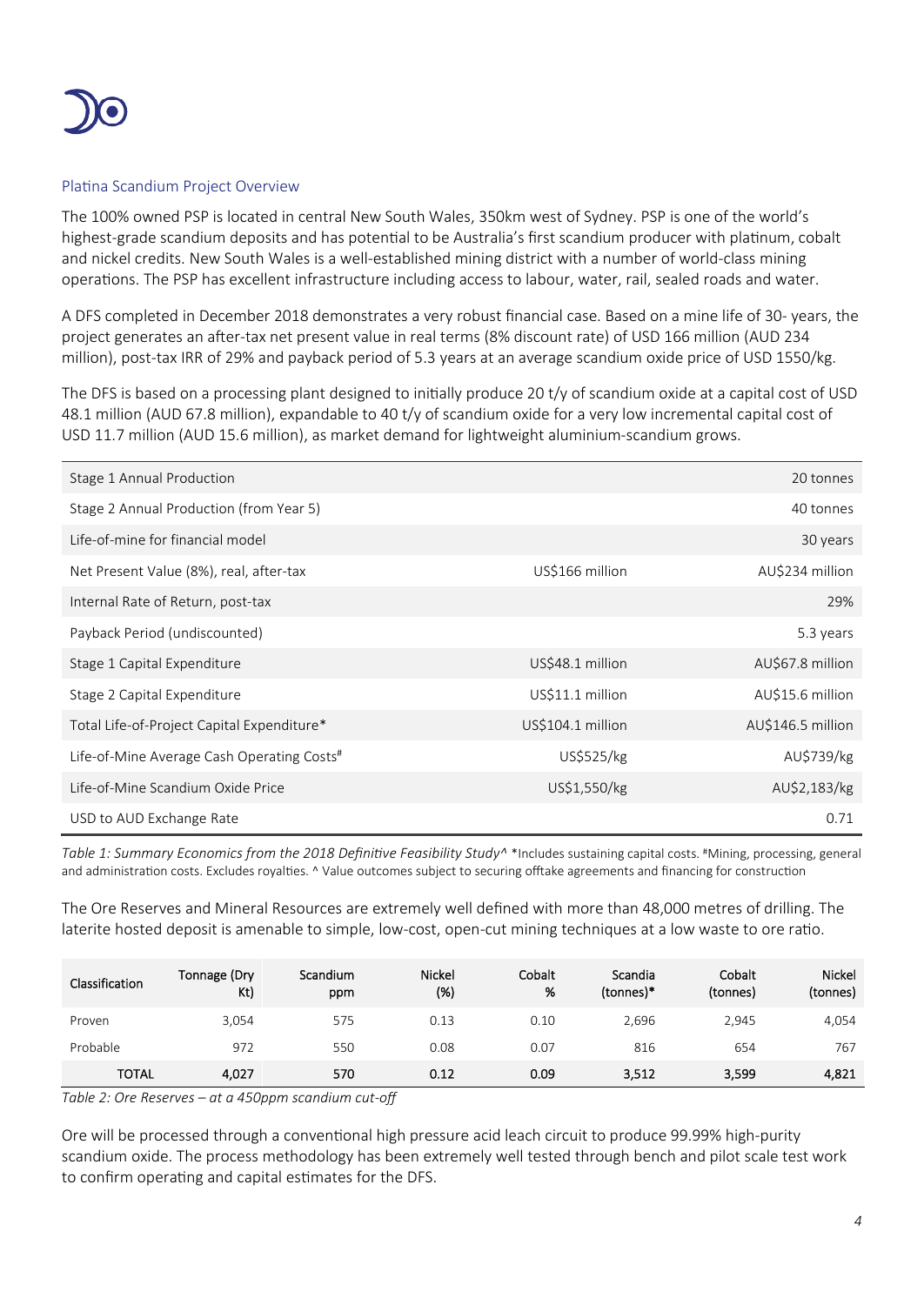

#### ABOUT PLATINA RESOURCES

Platina is an Australian-based company focused on returning shareholder value by advancing early-stage metals projects through exploration, feasibility, permitting and into development.

The company has interests in the following projects:

- Challa Gold Project (100% interest) Plana has acquired a 100% interest in the Challa Gold Project located in-between the prolific Mt Magnet and Sandstone gold districts in Western Australia, 500km north-east of Perth.
- Platina Scandium Project (100%) located in central New South Wales, the project is one of the largest and highest-grade scandium deposits in the world, which has the potential to become Australia's first scandium producer with cobalt, platinum and nickel credits.
- Munni Munni (30% interest) Situated in the Pilbara region of Western Australia, the project is one of Australia's most significant Platinum Group Metal occurrences. Munni Munni also has potential for conglomerate hosted gold and is a joint venture with Artemis Resources Limited.
- Investment in Blue Moon Zinc Corporation (6 million shares in TSXV listed MOON) the Blue Moon Zinc Project has a NI43-101 resource which is open at depth and along strike and has favorable metallurgy.
- Investment in Major Precious Metals (49 million shares in CSE listed SIZE) Major is a Canadian junior mining and exploration company whose flagship Skaergaard Project hosts one of the world's largest undeveloped gold deposits and one of the largest palladium resources outside of South Africa and Russia.

#### REFERENCES TO PREVIOUS ASX RELEASES

The information in this report that relates to Exploration Results were last reported by the company in compliance with the 2012 Edition of the JORC Australasian Code for Reporting of Exploration Results, Mineral Resources and Ore Reserves in market releases dated as follows:

- Platina Scandium Project Positive Definitive Feasibility Study, 13 December 2018;
- Owendale Measured, Indicated and Inferred Mineral Resource 16 August 2018; and
- Platina Scandium Project Ore Reserve, 13 December 2018.

The company confirms that it is not aware of any new information or data that materially affects the information included in the market announcements referred above and further confirms that all material assumptions underpinning the exploration results contained in those market releases continue to apply and have not materially changed.

#### DISCLAIMER

Statements regarding Platina Resources' plans with respect to its mineral properties are forward-looking statements. There can be no assurance that Platina Resources' plans for development of its mineral properties will proceed as currently expected. There can also be no assurance that Platina Resources will be able to confirm the presence of additional mineral deposits, that any mineralisation will prove to be economic or that a mine will successfully be developed on any of Platina Resources' mineral properties or that Platina will achieve any of the valuation increases shown by the peer group companies.